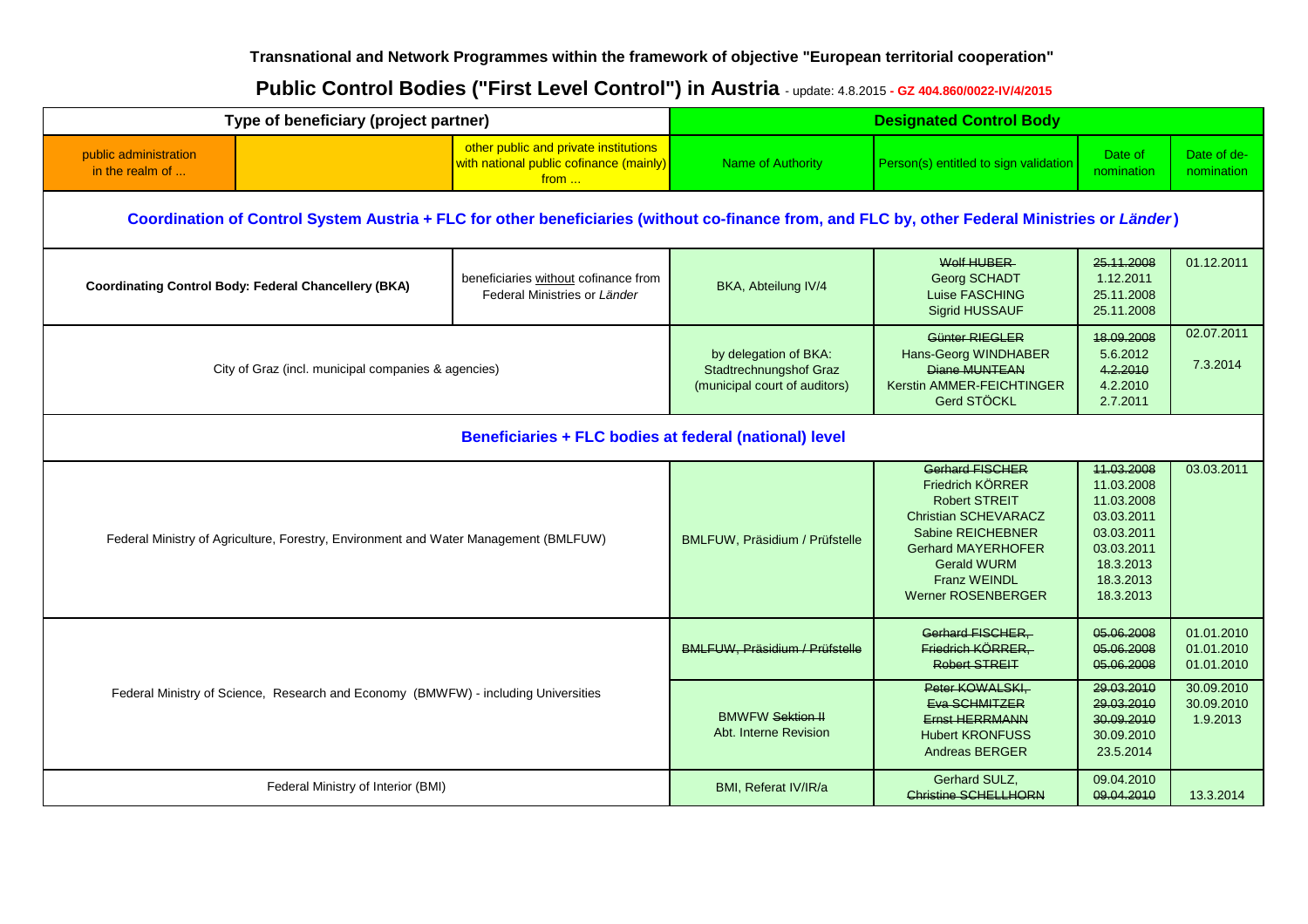### **Transnational and Network Programmes within the framework of objective "European territorial cooperation"**

# Public Control Bodies ("First Level Control") in Austria - update: 4.8.2015 - GZ 404.860/0022-IV/4/2015

| Type of beneficiary (project partner)                     |                                                                                          | <b>Designated Control Body</b>                                                                    |                                                                                                                |                                                                                                                  |                                                                |                           |  |  |
|-----------------------------------------------------------|------------------------------------------------------------------------------------------|---------------------------------------------------------------------------------------------------|----------------------------------------------------------------------------------------------------------------|------------------------------------------------------------------------------------------------------------------|----------------------------------------------------------------|---------------------------|--|--|
| public administration<br>in the realm of                  |                                                                                          | other public and private institutions<br>with national public cofinance (mainly)<br>from $\ldots$ | Name of Authority                                                                                              | Person(s) entitled to sign validation                                                                            | Date of<br>nomination                                          | Date of de-<br>nomination |  |  |
| Federal Ministry of Science, Research and Economy (BMWFW) |                                                                                          |                                                                                                   | BMWFW, Abt. C2/10 Abt. C2/9-<br>Abt. C2/2                                                                      | Gerhard BURIAN<br><b>Gernot FINA</b><br><b>Friedrich MACHINEK</b><br><b>Helga KRAMES</b><br><b>Michael SAVAL</b> | 11.04.2008<br>4.5.2012<br>4.5.2012<br>11.04.2008<br>14.03.2011 | 23.03.2011                |  |  |
|                                                           | Federal Ministry for Labour, Social Affairs and Consumer Protection (BMASK)              |                                                                                                   |                                                                                                                | <b>Josef Attila HORVATH</b>                                                                                      | 23.03.2009                                                     |                           |  |  |
|                                                           | Federal ministry of Transport, Innovation and Technology (BMVIT)                         |                                                                                                   | <b>BMVIT, Abteilung Revision</b>                                                                               | <b>Wolfgang WIMMER</b>                                                                                           | 29.10.2008                                                     |                           |  |  |
| Beneficiaries + FLC bodies at Länder (regional) level     |                                                                                          |                                                                                                   |                                                                                                                |                                                                                                                  |                                                                |                           |  |  |
|                                                           | Land Burgenland - all except projects of beneficiary Regionalmanagement Burgenland (RMB) |                                                                                                   | RMB, Abt. Controlling                                                                                          | Thomas GRASS,<br>Marion KOLB,<br>Peter HARING                                                                    | 17.09.2008<br>17.09.2008<br>17.09.2008                         |                           |  |  |
|                                                           | Burgenland - beneficiary = RMB                                                           |                                                                                                   | Amt der Bgld. LReg., Abt. 3                                                                                    | Johann PIROSKA                                                                                                   | 17.09.2008                                                     |                           |  |  |
|                                                           | Land Carinthia - agriculture                                                             |                                                                                                   |                                                                                                                | Dieter PETUTSCHNIG                                                                                               | 10.03.2008                                                     | 03.03.2014                |  |  |
|                                                           | Land Carinthia - other                                                                   |                                                                                                   | Amt der Kärntner LReg., Abt. 20<br>Abt. 3                                                                      | <b>Helmut ZIMMERMANN</b><br>Günter ZÖHRER                                                                        | 10.03.2008<br>13.6.2013                                        | 13.6.2013                 |  |  |
|                                                           | Land Lower Austria                                                                       |                                                                                                   |                                                                                                                | Alois ZINK                                                                                                       | 28.05.2008                                                     |                           |  |  |
|                                                           |                                                                                          |                                                                                                   | Amt der Oö. Landesregierung,<br>Landesplanung                                                                  | <b>Alfons STADLBAUER</b>                                                                                         | 08.05.2008                                                     | 13.04.2010                |  |  |
| Land Upper Austria                                        |                                                                                          | Amt der Oö. Landesregierung,<br><b>Abteilung Wirtschaft</b>                                       | Evelyn MACK<br>Eva ZSIGO<br>Erich NEUMÜLLER<br>Hans-Peter TREMMEL<br><b>Markus ROIDER</b><br><b>Mario EDER</b> | 13.04.2010<br>13.04.2010<br>30.05.2011<br>30.05.2011<br>13.3.2014<br>28.5.2015                                   | 10.12.2010<br>10.3.2014                                        |                           |  |  |
| Land Salzburg                                             |                                                                                          |                                                                                                   | Amt der Salzburger<br>Landesregierung, Referat 0/01                                                            | Reinhard KOPP,<br>Peter MAYR.<br>Manfred MÜLLER                                                                  | 27.01.2009<br>27.01.2009<br>6.11.2014                          |                           |  |  |
| Land Styria                                               |                                                                                          |                                                                                                   | Amt der Stmk. Landesregierung,<br>Fachabt. 4B-Landesbuchhaltung<br>Referat Prüfungsstelle                      | <b>Gerhard KAPL</b><br>Patricia THEISSL<br>Wolfgang GMEINER,<br>Marie-Luise REICHENVATER                         | 03.04.2008<br>5.6.2012<br>03.04.2008<br>03.04.2008             | UT.U8.ZUTT<br>19.3.2014   |  |  |